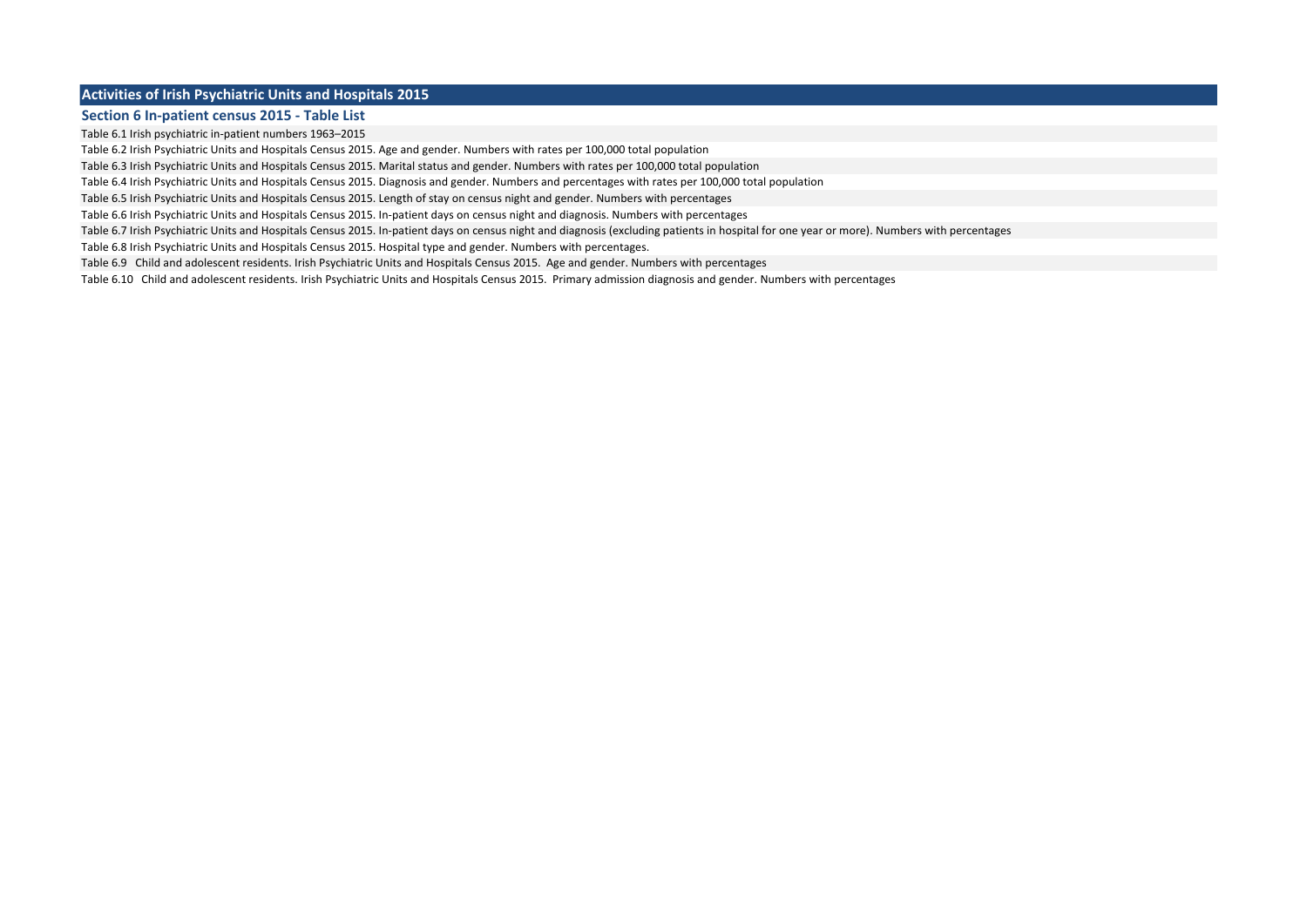### **Table 6.1 Irish psychiatric in-patient numbers 1963-2015**

| Year              | <b>Numbers</b> | Year              | <b>Numbers</b> |
|-------------------|----------------|-------------------|----------------|
| 1963              | 19,801         | 1988              | 9,500          |
| 1964              | 18,989         | 1989              | 7,897          |
| 1965              | 18,641         | 1990              | 7,334          |
| 1966              | 18,084         | 1991 <sup>a</sup> | 8,207          |
| 1967              | 17,841         | 1992              | 6,130          |
| 1968              | 17,218         | 1993              | 5,806          |
| 1969              | 16,802         | 1994              | 5,581          |
| 1970              | 16,403         | 1995              | 5,327          |
| 1971 <sup>a</sup> | 16,661         | 1996              | 5,212          |
| 1972              | 15,856         | 1997              | 4,817          |
| 1973              | 15,471         | 1998              | 4,820          |
| 1974              | 15,156         | 1999              | 4,469          |
| 1975              | 14,967         | 2000              | 4,230          |
| 1976              | 14,473         | 2001 <sup>a</sup> | 4,321          |
| 1977              | 14,352         | 2002              | 3,891          |
| 1978              | 13,968         | 2003              | 3,658          |
| 1979              | 13,838         | 2004 <sup>b</sup> | 3,556          |
| 1980              | 13,342         | 2005 <sup>b</sup> | 3,475          |
| 1981 <sup>ª</sup> | 13,984         | 2006 <sup>a</sup> | 3,389          |
| 1982              | 13,428         | 2007 <sup>b</sup> | 3,314          |
| 1983              | 12,802         | 2010 <sup>a</sup> | 2,812          |
| 1984              | 12,484         | 2013 <sup>ª</sup> | 2,401          |
| 1985              | 12,097         | 2014 <sup>c</sup> | 2,228          |
| 1986              | 11,643         | 2015 <sup>c</sup> | 2,337          |
| 1987              | 10,621         |                   |                |

*1987* 10,621 *<sup>a</sup> MSRB/HRB Census completed on 31st March each year*

*<sup>b</sup> Mental Health Commission*

*c HRB Census 31st December*

*Note: There were no census figures available for 2008 or 2009.*

**Source: National Psychiatric In-patient Reporting System (NPIRS), Health Research Board © Health Research Board 2016**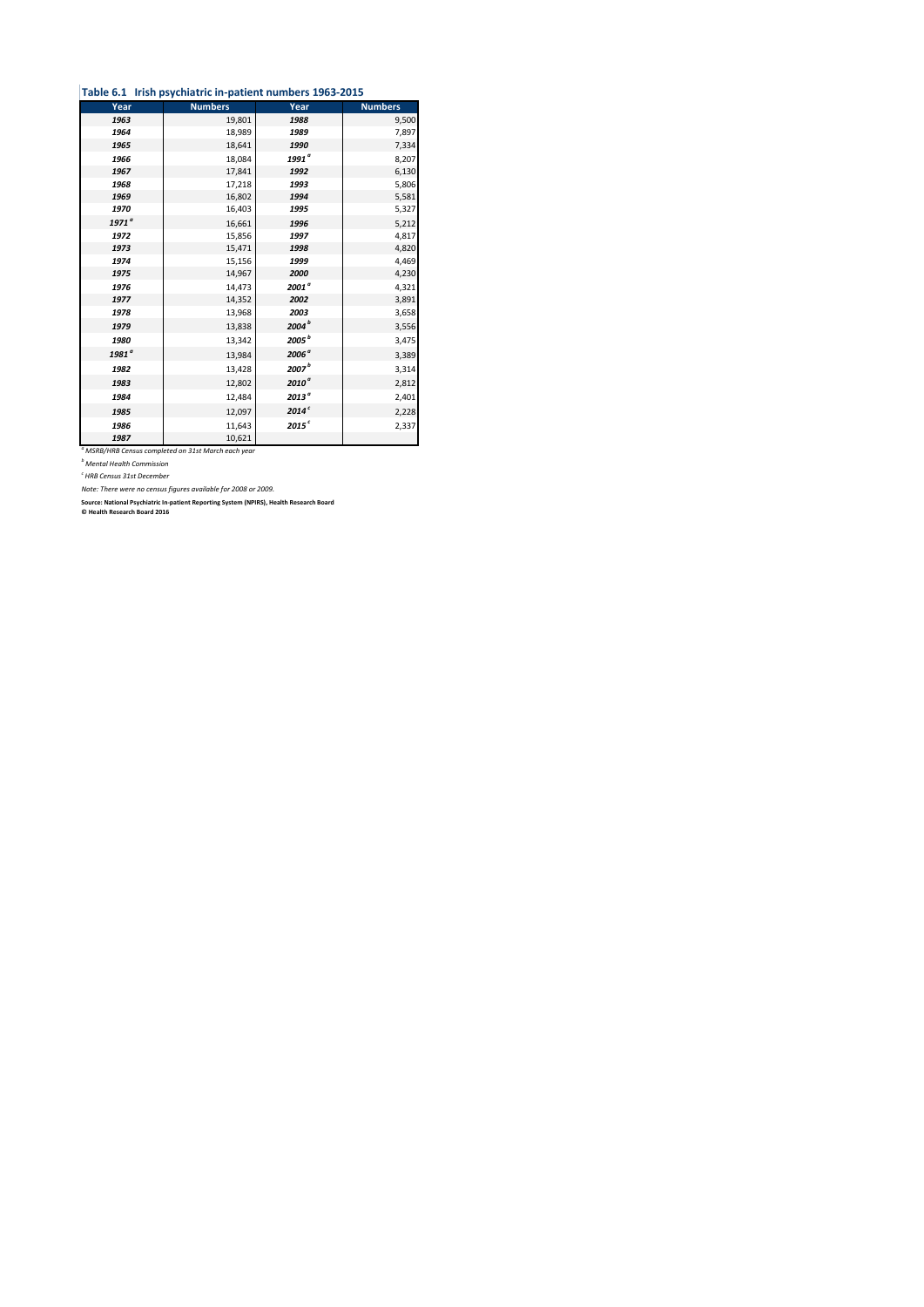# **Table 6.2 Irish psychiatric units and hospitals 2015. Age and gender. Numbers with rates per 100,000 total population**

|              | <b>Numbers</b>           |                          |              | <b>Rates</b>             |                          |              |  |
|--------------|--------------------------|--------------------------|--------------|--------------------------|--------------------------|--------------|--|
|              | <b>Male</b>              | <b>Female</b>            | <b>Total</b> | <b>Male</b>              | <b>Female</b>            | <b>Total</b> |  |
| Under 18     | 2                        | 1                        | 3            |                          |                          |              |  |
| 18-19        | 22                       | 12                       | 34           | 38.1                     | 21.3                     | 29.8         |  |
| $20 - 24$    | 64                       | 40                       | 104          | 43.6                     | 26.6                     | 35.0         |  |
| 25-34        | 172                      | 91                       | 263          | 46.7                     | 23.5                     | 34.8         |  |
| 35-44        | 172                      | 133                      | 305          | 49.3                     | 38.4                     | 43.9         |  |
| 45-54        | 200                      | 154                      | 354          | 69.4                     | 52.9                     | 61.1         |  |
| 55-64        | 215                      | 194                      | 409          | 92.7                     | 83.9                     | 88.3         |  |
| 65-74        | 222                      | 213                      | 435          | 148.2                    | 137.4                    | 142.7        |  |
| 75 and over  | 205                      | 225                      | 430          | 219.2                    | 164.2                    | 186.5        |  |
| Unspecified  | $\overline{\phantom{a}}$ | $\overline{\phantom{a}}$ |              | $\overline{\phantom{a}}$ | $\overline{\phantom{a}}$ |              |  |
| <b>Total</b> | 1,274                    | 1,063                    | 2,337        | 56.1                     | 45.9                     | 50.9         |  |

**Source: National Psychiatric In-patient Reporting System (NPIRS), Health Research Board © Health Research Board 2016**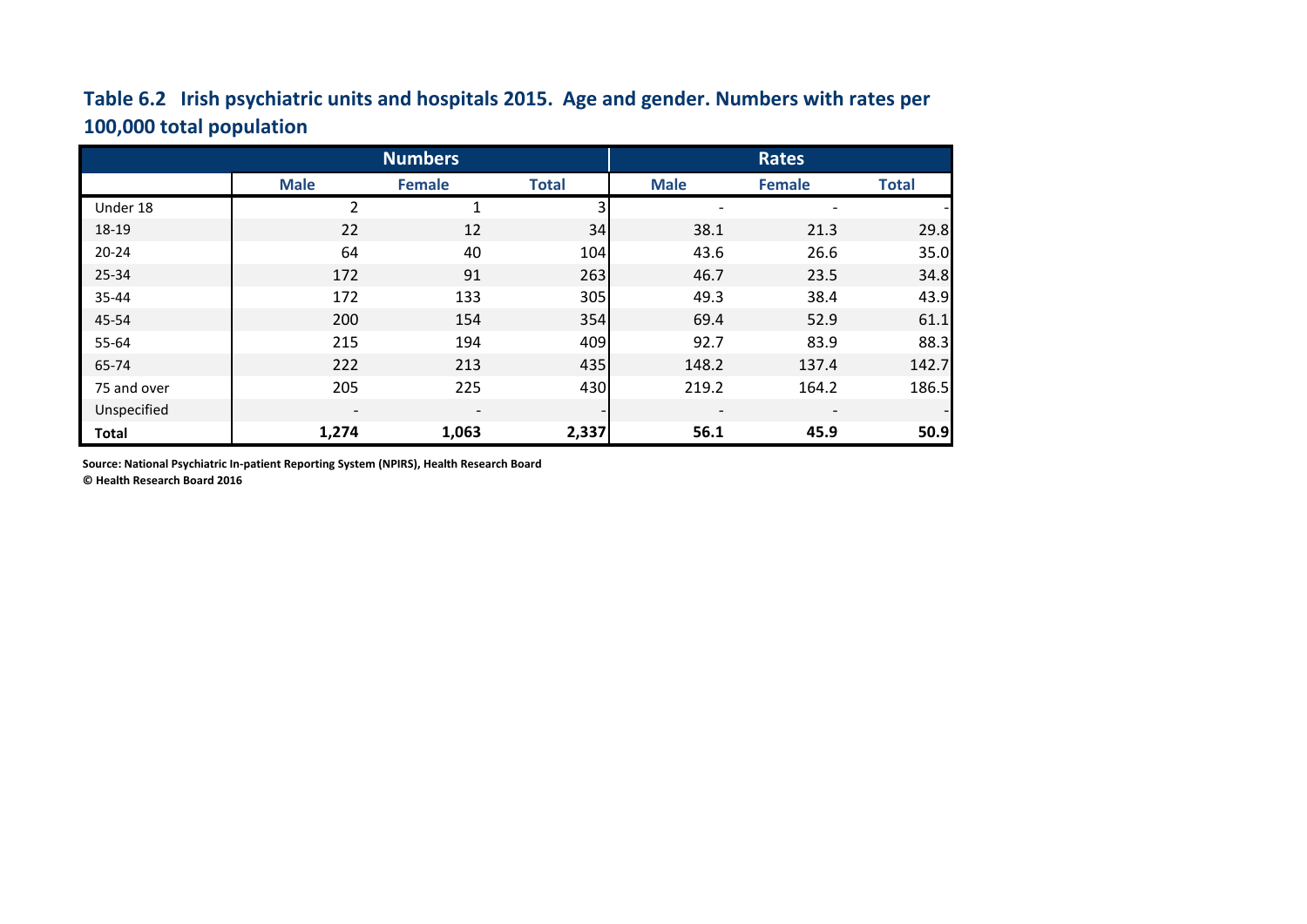## **Table 6.3 Irish Psychiatric Units and Hospitals Census 2015. Marital status and gender. Numbers with rates per 100,000 total population**

|                 |             | <b>Numbers</b> | <b>Rates</b> |                          |                          |              |
|-----------------|-------------|----------------|--------------|--------------------------|--------------------------|--------------|
|                 | <b>Male</b> | <b>Female</b>  | <b>Total</b> | <b>Male</b>              | <b>Female</b>            | <b>Total</b> |
| Single          | 811         | 575            | 1,386        | 63.1                     | 48.0                     | 55.8         |
| Married         | 222         | 235            | 457          | 26.0                     | 27.5                     | 26.7         |
| Widowed         | 46          | 111            | 157          | 106.8                    | 75.0                     | 82.2         |
| <b>Divorced</b> | 18          | 37             | 55           | 47.3                     | 74.5                     | 62.7         |
| Unspecified     | 177         | 105            | 282          | $\overline{\phantom{0}}$ | $\overline{\phantom{0}}$ |              |
| <b>Total</b>    | 1,274       | 1,063          | 2,337        | 56.1                     | 45.9                     | 50.9         |

**Source: National Psychiatric In-patient Reporting System (NPIRS), Health Research Board**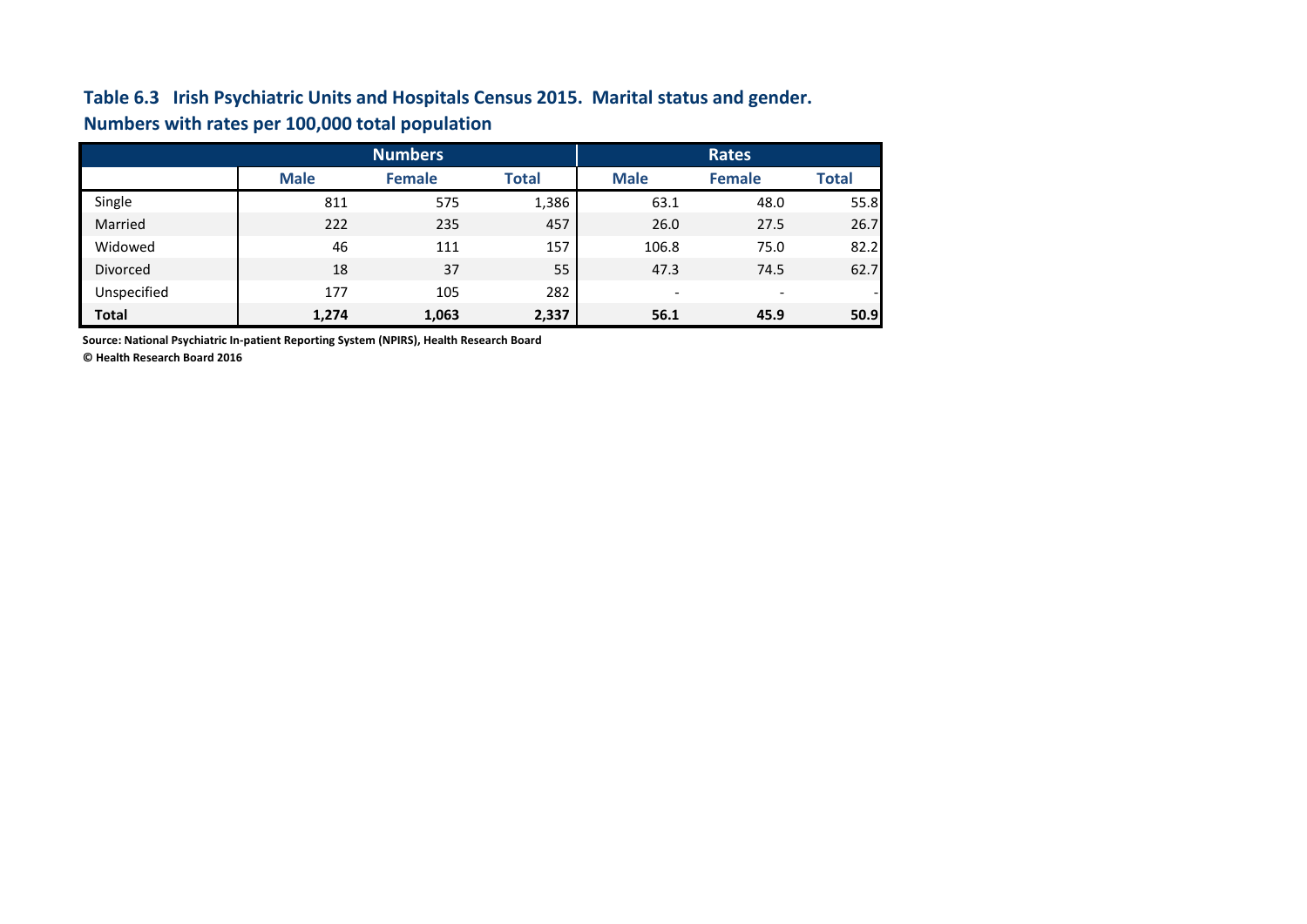**Table 6.4 Irish Psychiatric Units and Hospitals Census 2015. Diagnosis and gender. Numbers and percentages with rates per 100,000 total population**

|                                            |             | <b>Numbers</b> |              |             | <b>Rates</b> |              | Percentages |
|--------------------------------------------|-------------|----------------|--------------|-------------|--------------|--------------|-------------|
|                                            | <b>Male</b> | Female         | <b>Total</b> | <b>Male</b> | Female       | <b>Total</b> |             |
| <b>Organic Mental Disorders</b>            | 179         | 110            | 289          | 7.9         | 4.8          | 6.3          | 12.3        |
| <b>Alcoholic Disorders</b>                 | 48          | 26             | 74           | 2.1         | 1.1          | 1.6          | 3.1         |
| <b>Other Drug Disorders</b>                | 30          | 10             | 40           | 1.3         | 0.4          | 0.9          | 1.7         |
| Schizophrenia, Schizotypal                 |             |                |              |             |              |              |             |
| and Delusional Disorders                   | 461         | 283            | 744          | 20.3        | 12.2         | 16.2         | 31.8        |
| Depressive Disorders                       | 168         | 185            | 353          | 7.4         | 8.0          | 7.7          | 15.1        |
| Mania                                      | 69          | 112            | 181          | 3.0         | 4.8          | 3.9          | 7.7         |
| <b>Neuroses</b>                            | 29          | 54             | 83           | 1.3         | 2.3          | 1.8          | 3.5         |
| <b>Eating Disorders</b>                    | 1           | 11             | 12           | 0.0         | 0.5          | 0.3          | 0.5         |
| Personality and Behavioural Disorders      | 33          | 42             | 75           | 1.5         | 1.8          | 1.6          | 3.2         |
| Intellectual Disability                    | 82          | 44             | 126          | 3.6         | 1.9          | 2.7          | 5.3         |
| Development Disorders                      | 10          | 0              | 10           | 0.4         | 0.0          | 0.2          | 0.4         |
| <b>Behavioural and Emotional Disorders</b> |             |                |              |             |              |              |             |
| of Childhood and Adolescence               | 2           | $\mathbf 0$    | 2            | 0.1         | 0.0          | 0.0          | 0.1         |
| Other and Unspecified                      | 162         | 186            | 348          | 7.1         | 8.0          | 7.6          | 14.8        |
| <b>Total</b>                               | 1,274       | 1,063          | 2,337        | 56.1        | 45.9         | 50.9         | 100.0       |

**Source: National Psychiatric In-patient Reporting System (NPIRS), Health Research Board**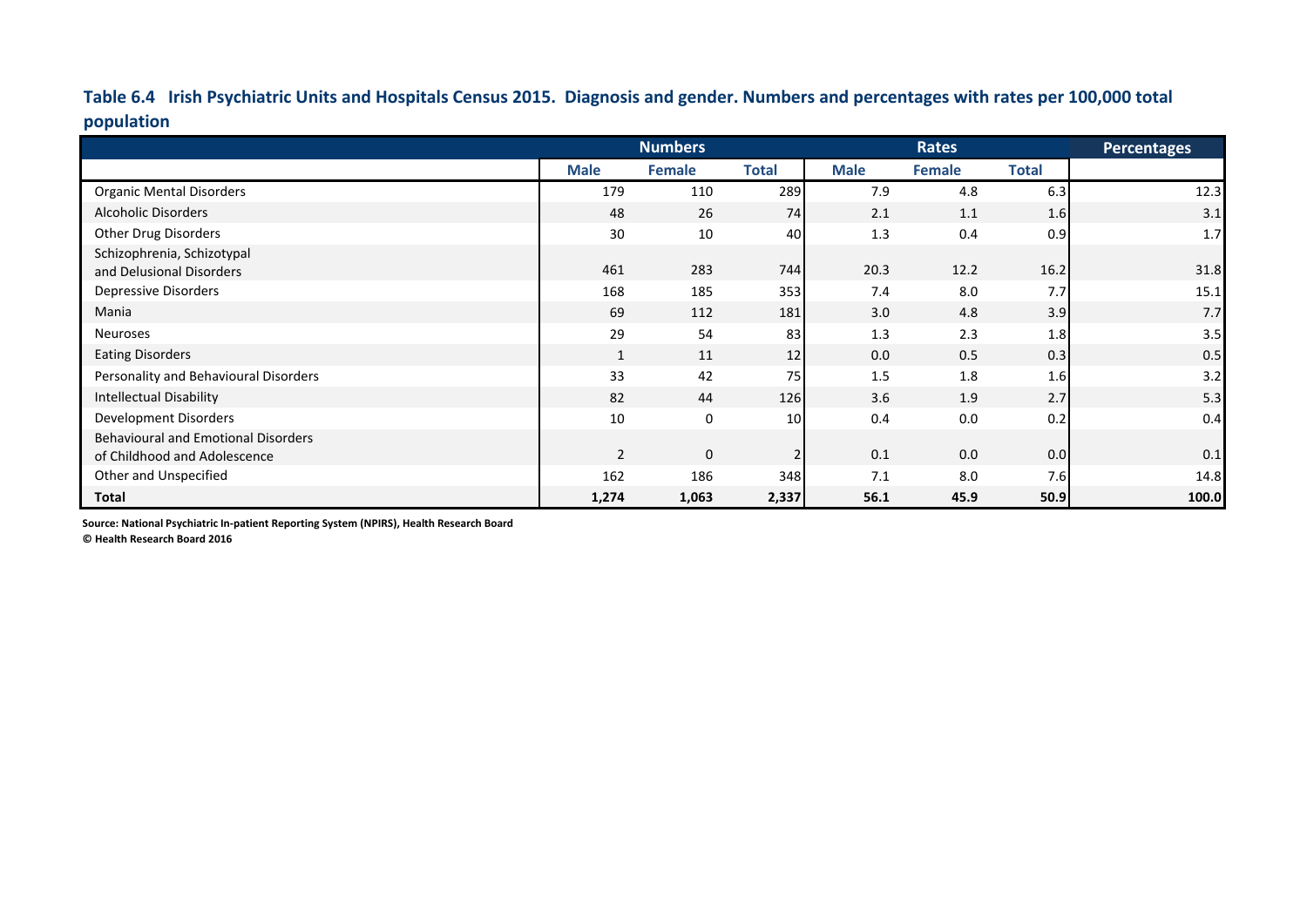## **Table 6.5 Irish Psychiatric Units and Hospitals Census 2015. Length of stay on census night and gender. Numbers with percentages**

|                   |             | <b>Numbers</b> |              | <b>Percentages</b> |               |              |  |
|-------------------|-------------|----------------|--------------|--------------------|---------------|--------------|--|
|                   | <b>Male</b> | <b>Female</b>  | <b>Total</b> | <b>Male</b>        | <b>Female</b> | <b>Total</b> |  |
| Under 1 week      | 124         | 110            | 234          | 9.7                | 10.3          | 10.0         |  |
| $1 - 2$ weeks     | 105         | 91             | 196          | 8.2                | 8.5           | 8.3          |  |
| $2 - 4$ weeks     | 128         | 125            | 253          | 10.0               | 11.7          | 10.8         |  |
| $1 - 3$ months    | 203         | 237            | 440          | 15.9               | 22.3          | 18.8         |  |
| 3 months-< 1 year | 182         | 142            | 324          | 14.2               | 13.3          | 13.8         |  |
| $1 - 5$ years     | 249         | 179            | 428          | 19.5               | 16.8          | 18.3         |  |
| $5 - 10$ years    | 97          | 77             | 174          | 7.6                | 7.2           | 7.4          |  |
| $10 - 25$ years   | 113         | 57             | 170          | 8.8                | 5.3           | 7.2          |  |
| 25 years and over | 73          | 45             | 118          | 5.7                | 4.2           | 5.0          |  |
| <b>Total</b>      | 1,274       | 1,063          | 2,337        | 100.0              | 100.0         | 100.0        |  |

**Source: National Psychiatric In-patient Reporting System (NPIRS), Health Research Board**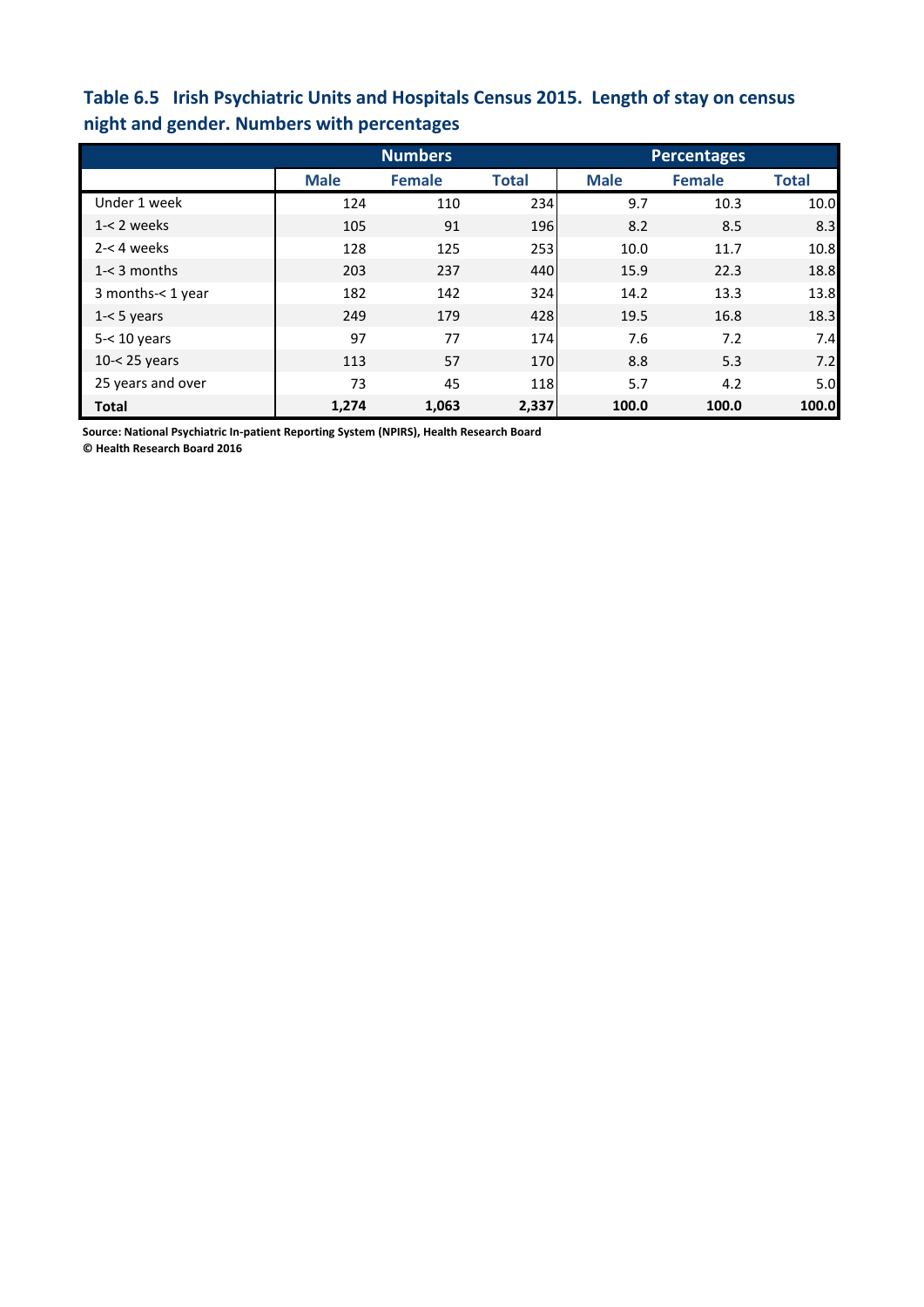### **Table 6.6 Irish Psychiatric Units and Hospitals Census 2015. In-patient days on census night and diagnosis. Numbers with percentages**

|                                                                  | <b>Discharges</b>             |       | In-patient days |             |                |                |  |
|------------------------------------------------------------------|-------------------------------|-------|-----------------|-------------|----------------|----------------|--|
|                                                                  | <b>Numbers</b><br>Percentages |       | <b>Numbers</b>  | Percentages | <b>Average</b> | <b>Median</b>  |  |
|                                                                  |                               |       |                 |             | number of days | number of days |  |
| <b>Organic Mental Disorders</b>                                  | 289                           | 12.3  | 297,157         | 8.0         | 1,028.2        | 645.0          |  |
| <b>Alcoholic Disorders</b>                                       | 74                            | 3.1   | 76,640          | 2.0         | 1,035.7        | 29.0           |  |
| <b>Other Drug Disorders</b>                                      | 40                            | 1.7   | 5,475           | 0.1         | 136.9          | 15.0           |  |
| Schizophrenia, Schizotypal and Delusional Disorders              | 744                           | 31.8  | 1,563,783       | 42.3        | 2,101.9        | 357.0          |  |
| <b>Depressive Disorders</b>                                      | 353                           | 15.1  | 213,053         | 5.7         | 603.6          | 35.0           |  |
| Mania                                                            | 181                           | 7.7   | 130,184         | 3.5         | 719.3          | 41.0           |  |
| Neuroses                                                         | 83                            | 3.5   | 49,092          | 1.3         | 591.5          | 29.0           |  |
| <b>Eating Disorders</b>                                          | 12                            | 0.5   | 11,371          | 0.3         | 947.6          | 84.5           |  |
| Personality and Behavioural Disorders                            | 75                            | 3.2   | 104,135         | 2.8         | 1,388.5        | 29.0           |  |
| <b>Intellectual Disability</b>                                   | 126                           | 5.3   | 1,135,895       | 30.7        | 9,015.0        | 7,337.0        |  |
| <b>Development Disorders</b>                                     | 10                            | 0.4   | 8,404           | 0.2         | 840.4          | 152.5          |  |
| Behavioural and Emotional Disorders of Childhood and Adolescence | $\overline{2}$                | 0.1   | 6747            | 0.1         | 3,373.5        | 3,373.5        |  |
| Other and Unspecified                                            | 348                           | 14.8  | 89790           | 2.4         | 258.0          | 38.0           |  |
| Total                                                            | 2,337                         | 100.0 | 3,691,726       | 100.0       | 1,579.7        | 111.0          |  |

**Source: National Psychiatric In-patient Reporting System (NPIRS), Health Research Board**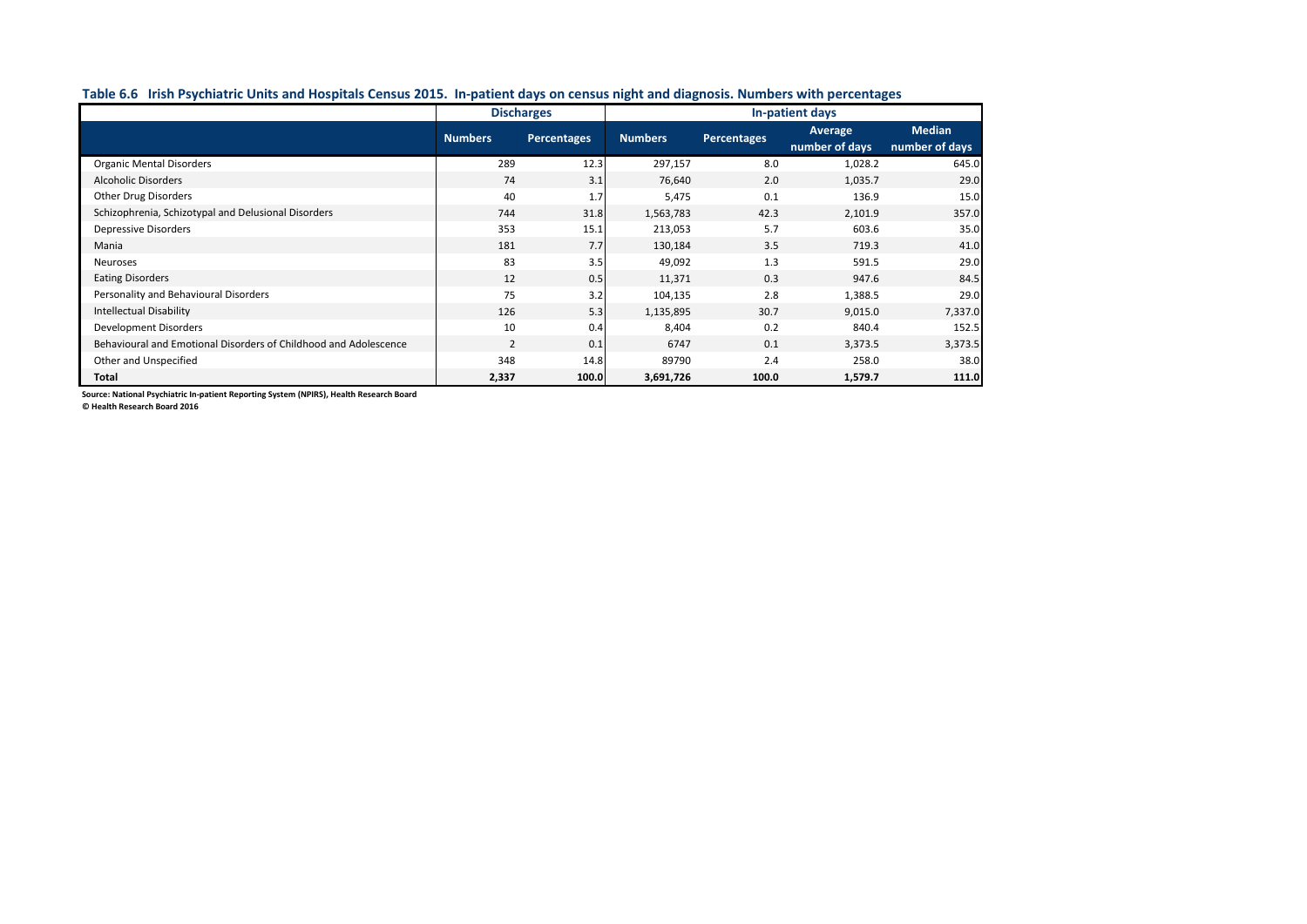**Table 6.7 Irish Psychiatric Units and Hospitals Census 2015. In-patient days on census night and diagnosis (excluding patients in hospital for one year or more). Numbers with percentages**

|                                                                  |                | <b>Discharges</b>  | In-patient days |                    |                           |                                 |  |  |
|------------------------------------------------------------------|----------------|--------------------|-----------------|--------------------|---------------------------|---------------------------------|--|--|
|                                                                  | <b>Numbers</b> | <b>Percentages</b> | <b>Numbers</b>  | <b>Percentages</b> | Average<br>number of days | <b>Median</b><br>number of days |  |  |
| <b>Organic Mental Disorders</b>                                  | 105            | 7.2                | 12,673          | 13.1               | 120.7                     | 83.0                            |  |  |
| <b>Alcoholic Disorders</b>                                       | 52             | 3.5                | 1,999           | 2.0                | 38.4                      | 13.5                            |  |  |
| <b>Other Drug Disorders</b>                                      | 39             | 2.7                | 1,976           | 2.0                | 50.7                      | 15.0                            |  |  |
| Schizophrenia, Schizotypal and Delusional Disorders              | 375            | 25.9               | 33,744          | 34.8               | 90.0                      | 48.0                            |  |  |
| Depressive Disorders                                             | 291            | 20.1               | 14,481          | 14.9               | 49.8                      | 23.0                            |  |  |
| Mania                                                            | 139            | 9.6                | 7,423           | 7.6                | 53.4                      | 22.0                            |  |  |
| Neuroses                                                         | 70             | 4.8                | 2,909           | 3.0                | 41.6                      | 18.5                            |  |  |
| <b>Eating Disorders</b>                                          | 10             | 0.6                | 745             | 0.7                | 74.5                      | 57.0                            |  |  |
| Personality and Behavioural Disorders                            | 55             | 3.8                | 2,793           | 2.8                | 50.8                      | 13.0                            |  |  |
| <b>Intellectual Disability</b>                                   | 10             | 0.6                | 891             | 0.9                | 89.1                      | 58.0                            |  |  |
| Development Disorders                                            | 6              | 0.4                | 441             | 0.4                | 73.5                      | 66.5                            |  |  |
| Behavioural and Emotional Disorders of Childhood and Adolescence | $\mathbf{1}$   | 0.1                | 343             | 0.3                | 343.0                     | 343.0                           |  |  |
| Other and Unspecified                                            | 294            | 20.3               | 16,324          | 16.8               | 55.5                      | 28.0                            |  |  |
| Total                                                            | 1,447          | 100.0              | 96,742          | 100.0              | 66.9                      | 30.0                            |  |  |

**Source: National Psychiatric In-patient Reporting System (NPIRS), Health Research Board**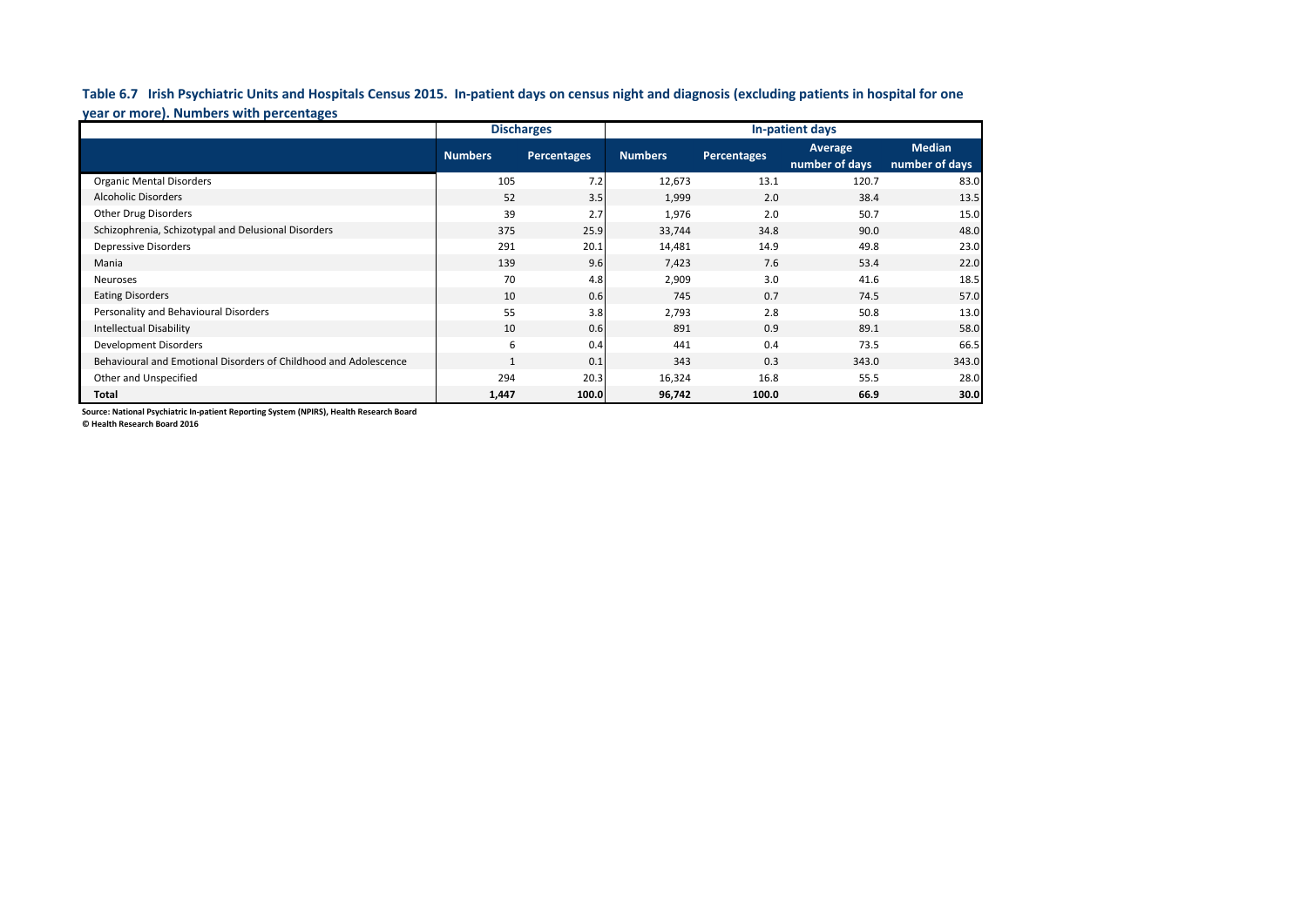## **Table 6.8 Irish Psychiatric Units and Hospitals Census 2015. Hospital type. Gender. Numbers with percentages**

|                                                    |             | <b>Numbers</b> |              | <b>Percentages</b> |               |       |  |
|----------------------------------------------------|-------------|----------------|--------------|--------------------|---------------|-------|--|
|                                                    | <b>Male</b> | <b>Female</b>  | <b>Total</b> | <b>Male</b>        | <b>Female</b> | Total |  |
| General hospital psychiatric units                 | 443         | 376            | 819          | 54.0               | 45.9          | 35.0  |  |
| Psychiatric hospitals/continuing care units        | 423         | 334            | 757          | 55.8               | 44.1          | 32.3  |  |
| Independent/private and private charitable centres | 241         | 296            | 537          | 44.8               | 55.1          | 22.9  |  |
| Central Mental Hospital, Dundrum                   | 90          | 11             | 101          | 89.1               | 10.8          | 4.3   |  |
| Carraig Mór, Cork                                  | $\Omega$    |                | 17           | 52.9               | 47.0          | 0.7   |  |
| St Joseph's Intellectual Disability Service        | 68          | 38             | 106          | 64.1               | 35.8          | 4.5   |  |
| Total                                              | 1,274       | 1,063          | 2,337        | 54.5               | 45.4          | 100.0 |  |

**Source: National Psychiatric In-patient Reporting System (NPIRS), Health Research Board**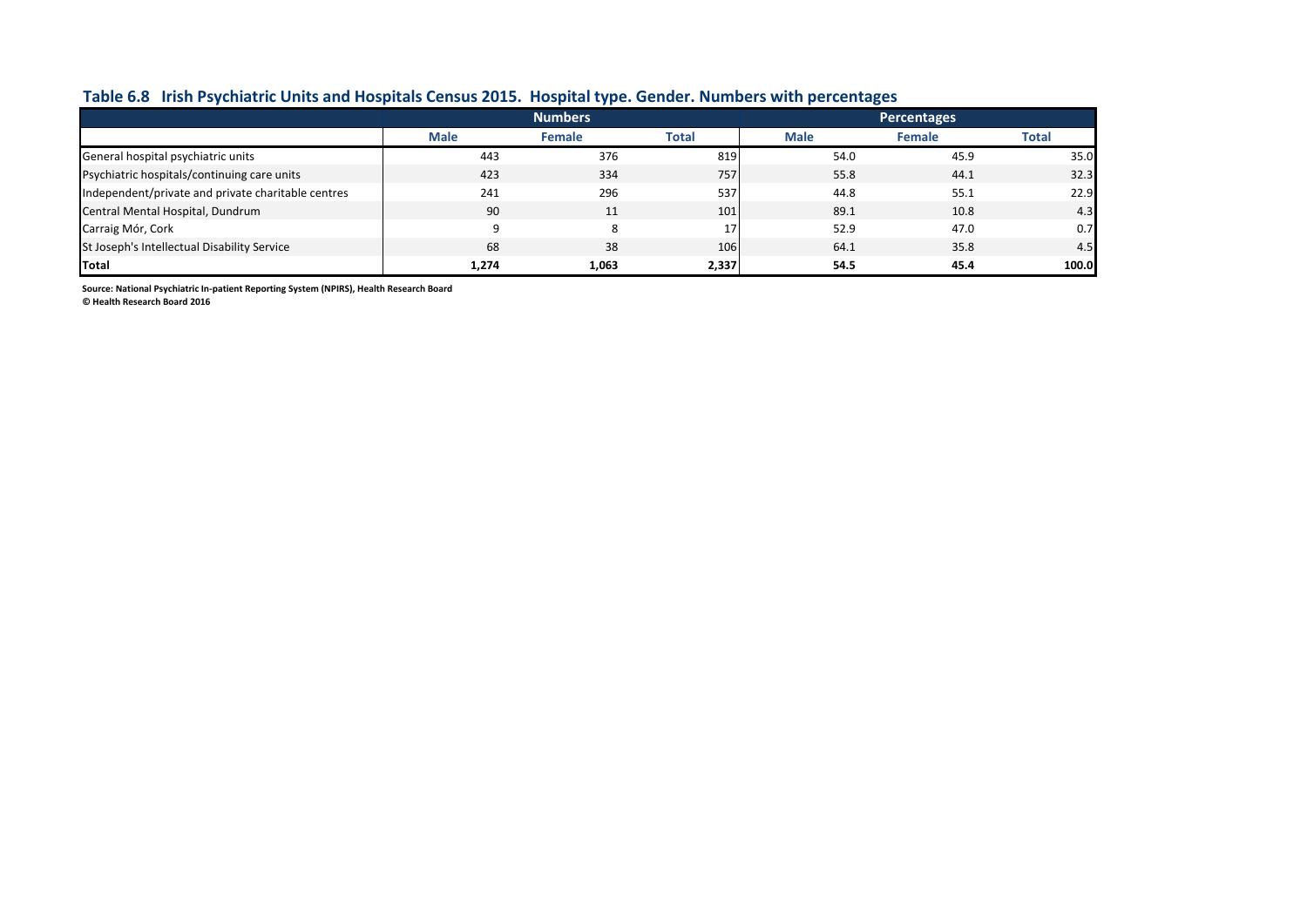# **Table 6.9 Child and adolescent residents. Irish Psychiatric Units and Hospitals Census 2015. Age and gender. Numbers with percentages**

|                   |              | <b>Numbers</b> |                 | <b>Rates</b> |               |              |  |
|-------------------|--------------|----------------|-----------------|--------------|---------------|--------------|--|
|                   | <b>Male</b>  | <b>Female</b>  | <b>Total</b>    | <b>Male</b>  | <b>Female</b> | <b>Total</b> |  |
| 12 years or under | 1            | 3              | 4               | 25.0         | 75.0          | 5.2          |  |
| 13 years          | $\mathbf{1}$ | 5              | 6               | 16.6         | 83.3          | 7.8          |  |
| 14 years          | 4            | 6              | 10 <sup>1</sup> | 40.0         | 60.0          | 13.1         |  |
| 15 years          | 3            | 10             | 13              | 23.1         | 76.9          | 17.1         |  |
| 16 years          | 7            | 13             | 20              | 35.0         | 65.0          | 26.3         |  |
| 17 years          | 10           | 13             | 23              | 43.4         | 56.5          | 30.3         |  |
| <b>Total</b>      | 26           | 50             | 76              | 34.2         | 65.7          | 100.0        |  |

**Source: National Psychiatric In-patient Reporting System (NPIRS), Health Research Board**